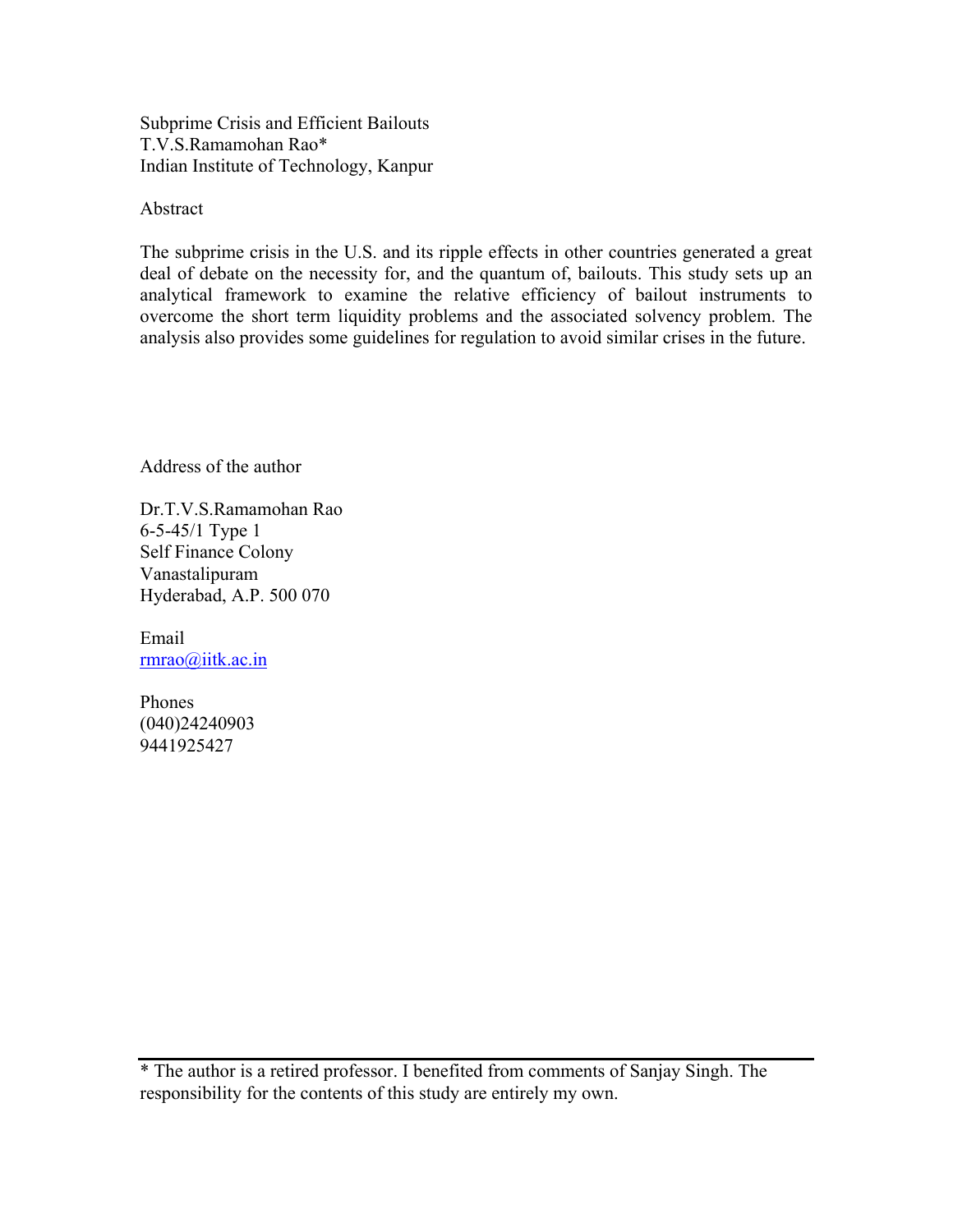"There is a fine line between risk taking and recklessness. Risk taking drives innovation; recklessness drives over a cliff. In recent years, we had way too much of the latter. We are paying a huge price for that, and we need a correction." – Friedman (2008).

### 1. Introduction

 $\overline{a}$ 

The recent financial crisis has two essential dimensions. The first aspect is a liquidity problem reflecting the inability of financial institutions (FIs) to continue lending to business since they could not recover past loans that they granted. In addition, the reduction in the market value of the assets that they financed prevents the financial institutions from recovering their loans by selling the assets that they financed<sup>1</sup>. The second problem is that cumulative losses resulted in the erosion of the equity base of the FIs in addition to a reduction in the market value of their assets. It resulted in increasing their inability to finance even legitimate and fundamentally sound investments. This is generally the solvency problem.

Since all the major countries affected by the subprime crisis are otherwise economically resilient the immediate problem is one of providing adequate liquidity to sustain the economic activity. The other issue is clearly to protect the assets that lost their value temporarily and restore them when these economies bounce back. Bailouts must address both these requirements.

The subprime crisis is basically a U.S. problem. However, two types of ripple effects have been observed in other countries. Some FIs hold titles to the tainted receivables of the U.S. primarily because they erroneously expected higher returns from them. They have to address the resultant liquidity problem in their countries. In our own context, the main problem is due to foreign institutional investors (FIIs) withdrawing their dollar investments given the liquidity problems in their countries<sup>2</sup>. The resultant reduction in liquidity must be made up to sustain the economic activity that they enabled us to start.

There is already a great deal of debate on the necessity for, and the quantum of, bailouts. Given the urgency for concerted action, many policy announcements have already materialized. It is perhaps necessary to conceptualize a coherent analytical basis to appreciate such policies. The present study is an attempt to address this issue within an appropriate analytical framework.

The rest of the study is organized as follows. Section 2 deals with bailouts for the basic liquidity crisis. Section 3 modifies the results based on the patterns of financing the loans

<sup>&</sup>lt;sup>1</sup> The FIs or the borrowers may create this problem collectively. No one FI may be in a position to protect itself. This is one way of justifying claims for bailouts.

 $\frac{1}{2}$  To an extent this may also have an impact on foreign direct investment. Such long term issues will not come under the purview of bailouts considered here.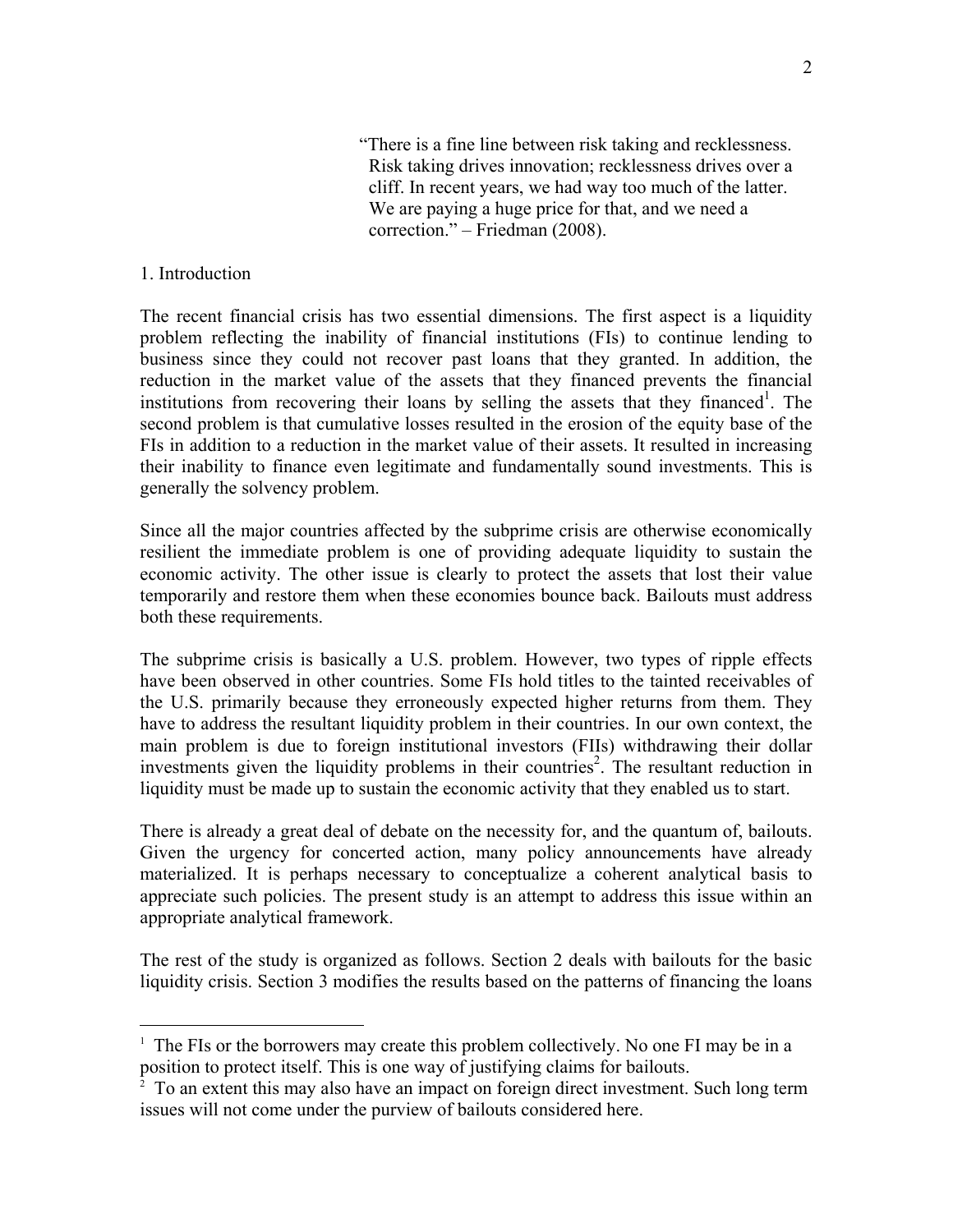and assets of the FIs. Debt and equity will be acknowledged as the major instruments of finance. This analysis enables us to distinguish between the bailouts necessary to address the liquidity and solvency problems separately. We also consider the option of a trust holding the tainted assets in the form of a put option and selling them if their value increases adequately when normalcy is restored. In either case the trust needs to be financed initially through some bailout package. Securitization has been one of the major reasons for the subprime crisis. Hence, section 4 examines bailouts in the presence of securitization. Section 5 deals with the ripple effects and the bailouts that they necessitate. It transpires that such bailouts should be viewed as purely short term emergency measures so that excessive risk taking is not encouraged in the long haul. Further, as the above quote from Friedman suggests, there are some clear and desirable levels of risk taking to foster innovation and growth. Each of the models in the above sections, and the analysis thereof, has lessons for such regulatory diligence<sup>3</sup>. They will be detailed in each of the sections at appropriate places. On the whole, it appears that some prudential norms for lending as a fraction of the value of assets, a more explicit calculation of the probability of default, some constraints on FIIs withdrawing their investments suddenly, and similar policy measures will be necessary to minimize the damages due to the ripple effects. Section 6 offers a brief summary and notes some basic limitations of the analysis.

#### 2. Basic Framework

Consider the case of a large FI, which we will call Shylock, providing loans L. We will assume that Shylock, true to his historic worth, provides loans to every possible activity, justifiable by economic fundamentals or purely speculative. Postulate that it charges an interest rate r. The institution however recognizes that not all borrowers are trustworthy. Some of them are bound to reneg on loan repayment. Let  $p$  be the probability of default<sup>4</sup>. The expected earnings will then be

 $E = L(1+r)(1-p)$ 

There is no real problem<sup>5</sup> if  $E \ge L$ . This will be the case if

<sup>&</sup>lt;sup>3</sup> IIF (2008,p.65) observed the following. "Resolution of liquidity issues of the current market stress will depend on sound internal risk management decisions by firms; principles based regulation focusing on outcomes rather than quantitative requirements; and ongoing attention by the central banking community to liquidity in an internationally integrated, market based system." The crux of the matter is that early warning and regulatory diligence is more efficient than voluntary action with outcomes in perspective or corrective action after a crisis is recorded. Perforce, such early warning must be specified in terms of quantitative requirements.

<sup>&</sup>lt;sup>4</sup> Note that we are only saying that there is a probability of default and not that there will be default and it occurs often enough to create the kind of liquidity crisis that we observed. Hence, one possibility is that, despite the due diligence exercised by the FIs, a disaster may occur due to sheer bad luck. Most observers, however, believe that the subprime crisis is not an accident. It was a deliberate creation of greedy FIs.<br><sup>5</sup> Observe that any one actual realization will be either a collection or a default. If the

loan is collected the FIs make a positive profit. What we are presuming here is that the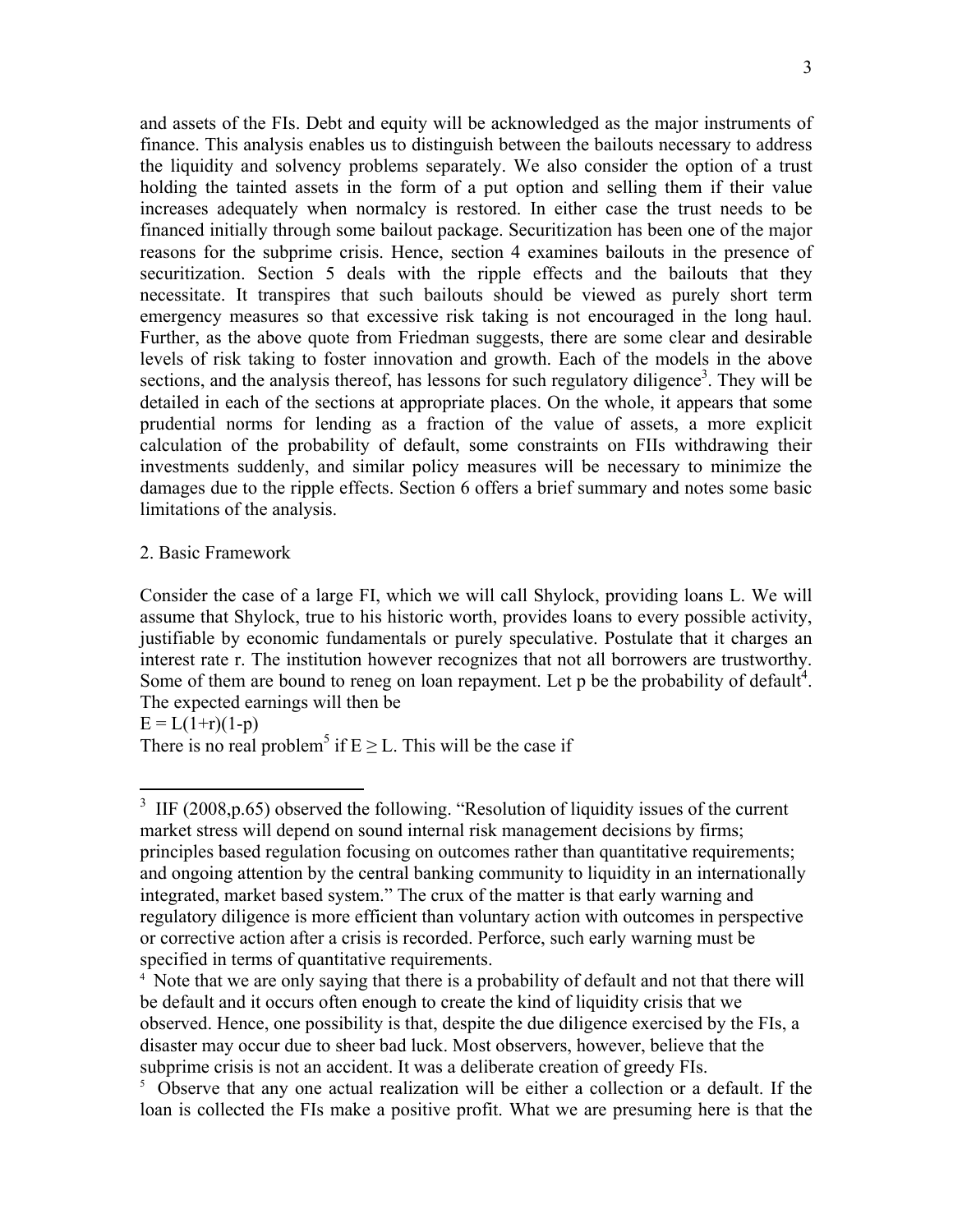$p \le r/(1+r) = p_1$ 

1

In a buoyant economy, where the economic fundamentals are strong, the probability of failure and default will be low. In such a case some amount of speculation may still not hurt the financial sector of the economy.

However, when  $p > r/(1+r)$  the expected recoveries will begin to cut into Shylock's capital. Will they stop lending at some point to preserve the capital they can? They are greedy and overly confident that rating agencies will support their misadventures. As a result they continue lending until they go fully bust. They will stretch loans and/or keep lending until  $E = 0$  and may be even beyond that. Clearly, this state of affairs cannot materialize over one unit of time or a short time horizon<sup>6</sup>.

Problems of liquidity arise if the actual probability  $p^*$  of default exceeds  $p_1^{\dagger}$ . The FI can sustain its lending operations, while preserving its assets, only if there is a bailout<sup>8</sup>  $B = L(1+r) (p^* - p_1)$ 

Two observations are in order<sup>9</sup>. First, suppose the FIs started their operations with a stock A of assets. They can be preserved even if  $p^* = p_1$ . No bailouts may be warranted. Second, when  $p^* > p_1$  the bailout offered by the regulator would be sufficient to protect A from erosion. In fact, this argument also suggests that the regulatory agency is giving the benefit of doubt to the FI that  $p^* > p_1$  occurred purely randomly and not because the FI is deliberately at fault. In the U.S. subprime context this indicates that FIs are getting the

FIs will keep it in the form of reserves and surpluses to be utilized in case of default. The problem in actual practice has been that the FIs use the surplus, whenever it is available, to issue more and risky loans and hold the government accountable to bail them out when there is a loss due to default. This attitude cannot be encouraged. 6 Note that we are hedging in this manner because FIs and/or the corporate sector cannot

claim bailouts every time they incur a loss.

<sup>7</sup> Actually the liquidity problems will arise even before this. For, fundamentally sound economic activity may require L\* of finances to intermediate real economic activity. The regulatory machinery may not be activated claiming that losses and bankruptcies are a part of a free enterprise economy. They will do so only if  $p > p<sub>l</sub>$ . Stated differently, bailout may cover only those losses due to this excessive speculation that create severe economy wide liquidity problems.

<sup>8</sup> Some observers suggest that the original borrowers should get the bailout. For, after all, equity demands that the assets they acquired with the loan should belong to them. This may be justified if their default is purely accidental because of exogenous economic conditions. This is difficult to justify in the current subprime crisis. Secondly, this approach involves substantial transaction costs. Despite these considerations the case of bailouts for housing loan defaults in the U.S. has been dealt with in this manner. For, an attempt was made to restructure mortgages by reducing interest rates and reducing EMI by extending the duration of the loans.

9 Clearly, if the FIs know apriori, with any degree of certainty, that such bailouts will be provided they will be prone to choose a higher p\*. It is therefore necessary to emphasize that such bailouts are a purely one time emergency measure. This alone can limit the risk taking propensity in the long run.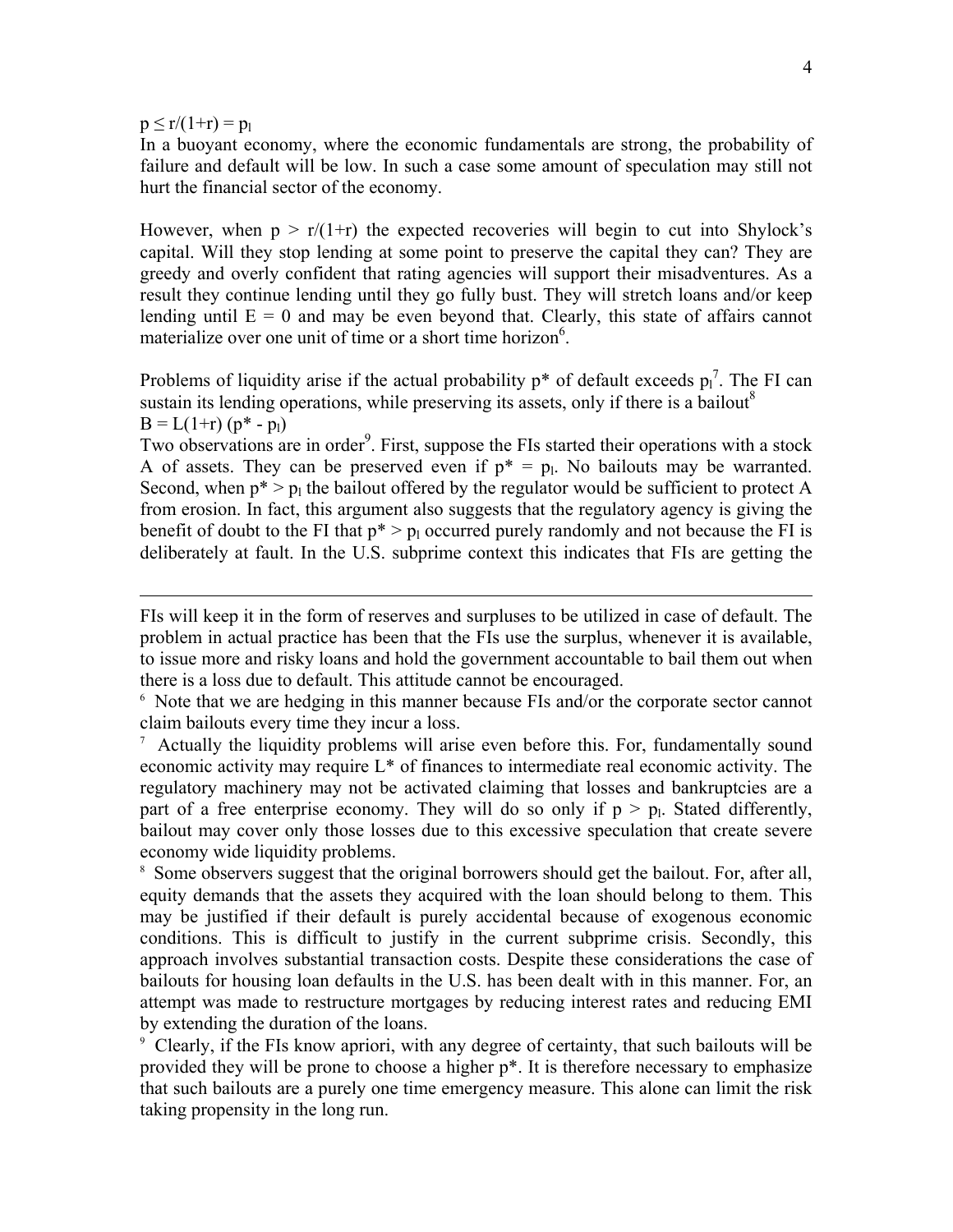concession that the housing market collapse occurred exogenously and prior to the defaults by the borrowers. The maximum bailout needed will occur when  $p^* = 1$  because none of the loans can be recovered. Substituting this in the above expression yields  $B_m = L$ 

as expected.

Note the following. First, this argument suggests that a strict vigil on p should be maintained to make sure that  $p$  is at most equal to  $p<sub>l</sub>$ . Long term regulatory prescriptions of this kind avoid the necessity for bailouts. Second, in the simple model it is not possible to prescribe norms for the quantum of lending in relation to Shylock's assets. We will presently show that we can endogenize this in more elaborate models. However, if there is an apriori suspicion that the loans L extended contain a speculative component the bailouts may be reduced accordingly.

One further aspect should be kept in perspective. When the borrowers take a loan they do so to generate some tangible assets like buying a house. At the time of default the FI has the option of foreclosure. It can then recover the entire amount of the loan, or a part thereof, to reduce its losses. This should be factored into the bailout calculation.

Return to the definition of  $p_1 = r/(1+r)$ . If  $r = 0.1$ ,  $p_1 = 0.091$ , or 9.1 percent. In practice, this may be thought of as a very stringent regulatory measure. One alternative may be conceptualized as follows. Suppose the FIs feel that they can justify charging a higher interest rate if only they are willing to accept more risk. Let  $r(p) = r_1p$ . Under these conditions the norm for p would be  $p_1 = (r_1-1)/r_1$  Assume, now, that  $r_1 = 1.25$ . Then, the limit on p is 0.2. The corresponding rate of interest is 25 percent. This simple calculation suggests that the prudential limit on p will perhaps be in the range of 9 to 15 percent. It would not be prudent to accept more risk than this<sup>10</sup>.

3. Financing Assets

We now consider the effect of the financial mix used to finance the assets of the FIs. We basically acknowledge debt and equity as the financial instruments.

Assume that the FI has assets of value A which they utilize to extend loans L. Postulate that these assets are financed by eA of equity and the rest by debt. Consider the expected collection of loans. It will again be

 $E = (1-p)L(1+r)$ 

 $\overline{a}$ 

However, under the present arrangement the FIs must pay an interest to the debt holders. This will be

 $I =$  interest payment

<sup>&</sup>lt;sup>10</sup> It may be argued that many of these loans span several units of time. Hence, r should represent interest rates for the longer time span. It may even be necessary to visualize the possibility that default occurs after repayments have been made for sometime. For example, over a five year span if we consider  $r = 0.5$  the value of  $p_1$  will be 1/3. Hence, some caution in interpreting these results is warranted.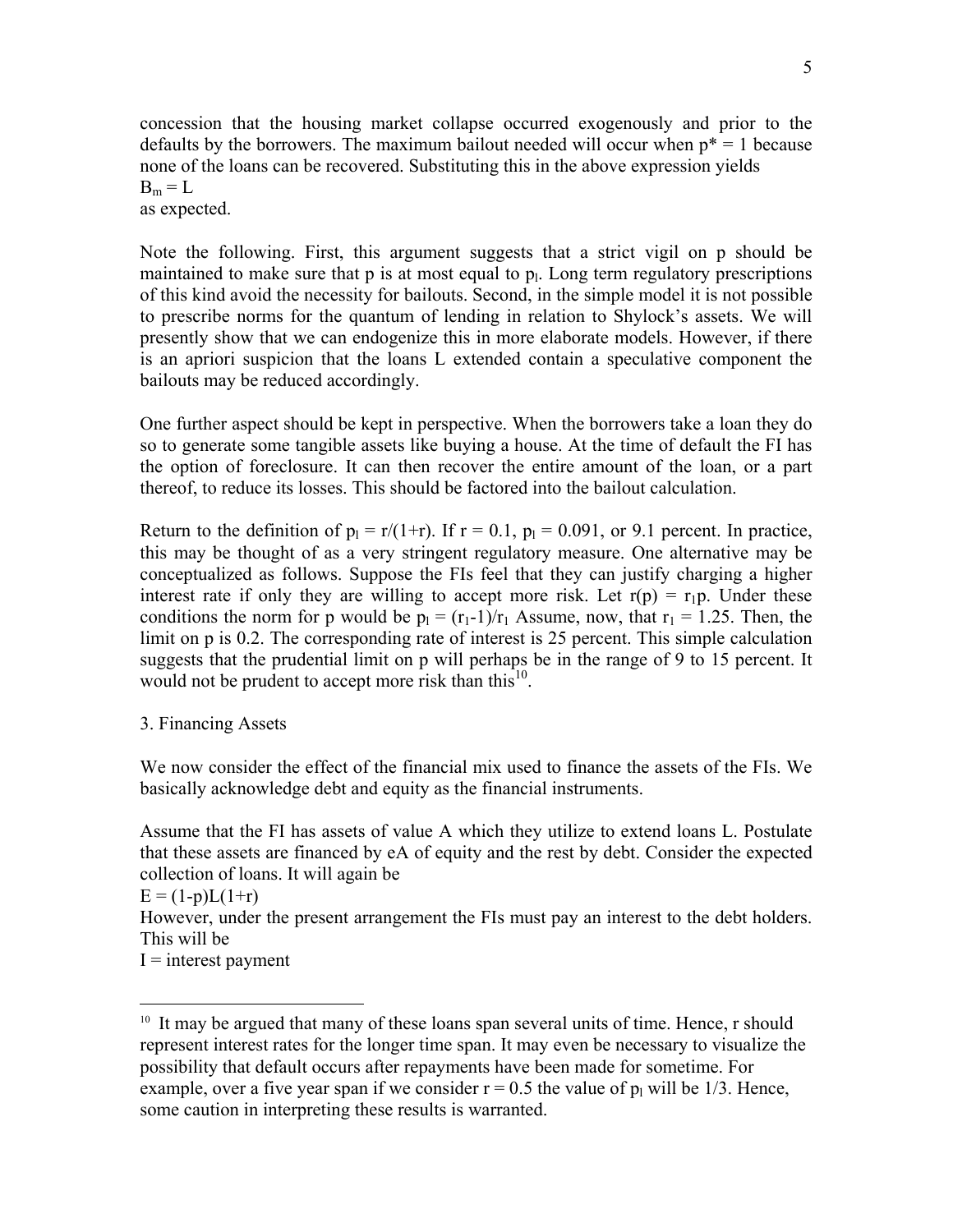$= r(1-e)A$ Clearly, a choice of p and L such that  $E = r(1-e)A+L$ would allow the FIs to preserve the value of assets and keep lending L. There will be no crisis of any kind if this occurs.

On the other hand, suppose E is equal to the entire loan L. When this happens the FI can still keep lending an amount L. However, they are unable to do so unless they deplete their equity. In other words, though a solvency problem may not be immediately discernible interest payments for debt servicing will begin to erode the equity base.

In general, we require  $r(1-e)A \leq eA$ if the equity should be adequate to make the interest payments. We therefore need  $e > r/(1+r)$ 

The equity will be fully depleted if

 $r(1-e) = e$ Hence,  $e_m = r/(1+r)$ may be looked upon as a limit on the equity of the FIs.

Note that  $E = L$  implies that  $p = r/(1+r) = p_1$ As before, this is the prudential limit on p.

Observe that neither of these regulatory measures depends on the quantum of loans. In general, we cannot define prudential norms for lending if this approach is pursued.

Consider another alternative. When E is recovered, the FI may choose to pay interest dues to debt holders before conceptualizing more loans. In this process they will erode equity<sup>11</sup> as well if

 $E = r(1-e)A - eA$ 

 $\overline{a}$ 

This will in fact be the worst case where both a liquidity crisis and a solvency crisis arise<sup>12</sup>. It would be certainly desirable to adhere to some well defined lending norms in this case. For, clearly, E is a function of L. We investigate this in the following manner.

Consider a given  $p \leq p_l$ . Then, E is positive and increasing with L. Higher values of L are in fact desirable. However, there is a lower limit on L given by  $L_1 = A[r-e(1+r)]/(1+r)(1-p)$ 

 $11$  In the extreme, the tolerance limit will be the erosion of the entire asset base. The analysis that follows can be easily modified even if this assumption is adopted.<br><sup>12</sup> Obviously we are not allowing the possibility of making interest payments to debt

holders from their own original loans. After all, that would be an unethical business practice.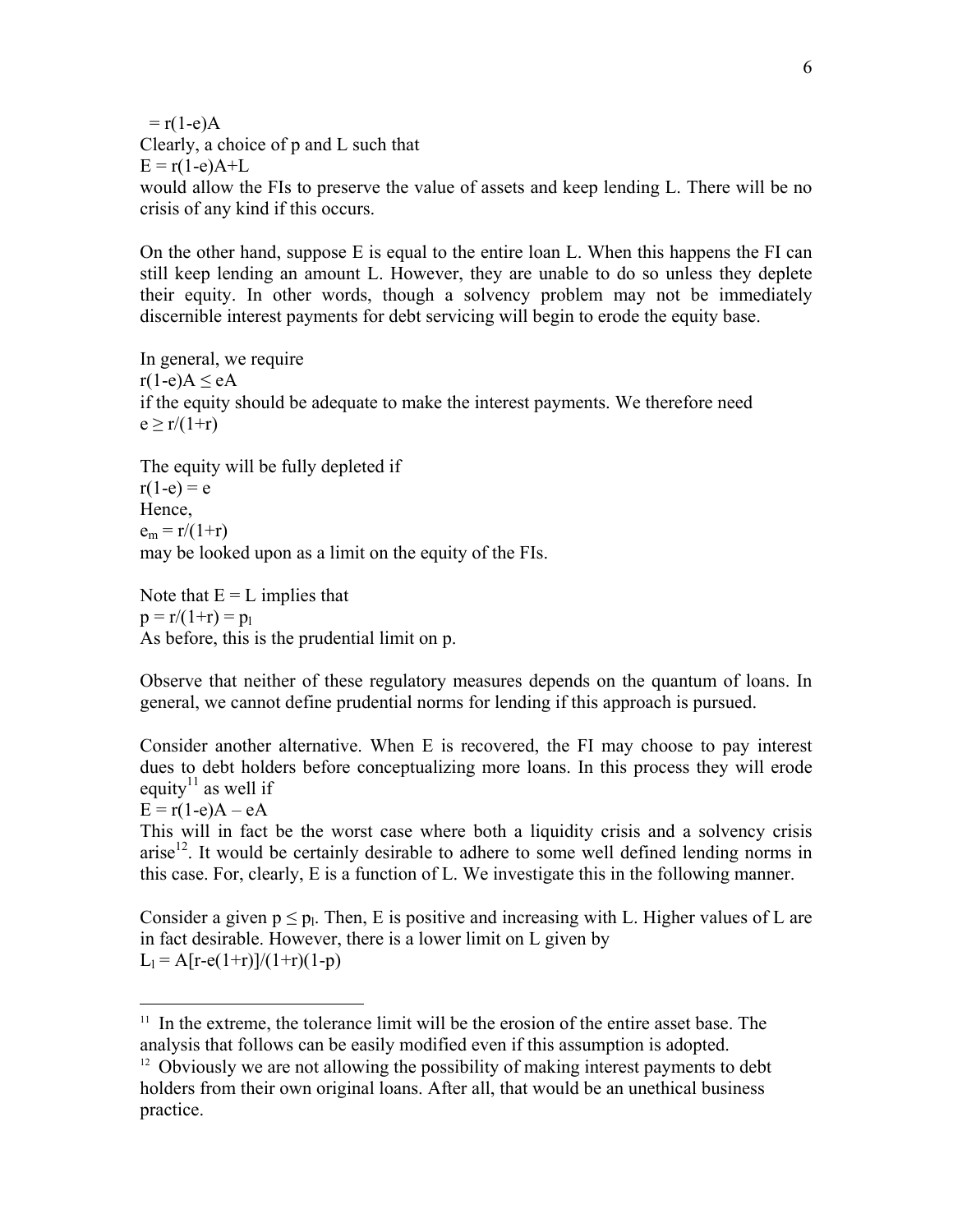For, if  $L < L<sub>1</sub>$ , the lower level of realized earnings and equity would be inadequate to make the interest payments. The upper limit on L will be A itself. Indeed, if  $(1+r)(1-p) = r(1-e)$ That is,  $p = re/(1+r)$ there will be no solvency crisis at all. In the limit, where  $p = p_l$ , we have  $L_1 = [r-e(1+r)]A$ so that we require  $e \le r/(1+r)$ It can be claimed that  $e_m = r/(1+r)$ will be a prudential limit on equity.

Suppose, on the other hand, that  $p \ge p_1$ . Then, E is negative and is a decreasing function of L. Low values of L should be preferred. It can therefore be concluded that the maximum amount of loans in relation to the values of assets can be defined by  $L_m = [r - e(1+r)]A/(1+r)(1-p)$ This defines a prudential limit on  $L/A$ . It may be noted that  $L_m$  will take the value A if  $p = e + 1/(1+r)$ Similarly, if  $p = r/(1+r)$ , this reduces to  $L_m = [r-e(1+r)]A$ Note, however, that this value of  $L_m$  is always less than A.

For L/A to be positive we require  $r - e(1+r) > 0$ That is,  $e \le r/(1+r)$ . Consequently, the maximum tolerable value of e is  $e_m = r/(1+r)$ The prudential norm for equity is the same as before.

Observe that if  $r = 0.25$ ,  $e = 0.2$  and the debt equity ratio is 4. It would be difficult to sustain any smaller value in the present analytical framework. Note the following argument to justify this low value. We are postulating that the FIs eroding all of their equity would be acceptable. Hence, the apriori expectation would be that a high level of equity should be tolerable. However, this increases the propensity of the FIs to accept more risky loans and creating a liquidity crisis more often. But we set this as one of the constraints. As a consequence the prudential limits on equity and probability of default coincide. Stated more pragmatically, the regulatory limit on the probability of default is binding in our framework and it drives all other regulatory norms and efficient bailout characterization.

Note, further, that the value of  $L_m/A$  increases if a higher value of p is acceptable. But it will be in the range of 15 to 20 percent for the entire reasonable range of interest rates.

Whatever be the amount of loan there is always a possibility of losing all of it in case of a default. The quantum of loss should not exceed eA if there should not be any erosion of the debt holder's contribution even in such a case. Hence, it may be argued that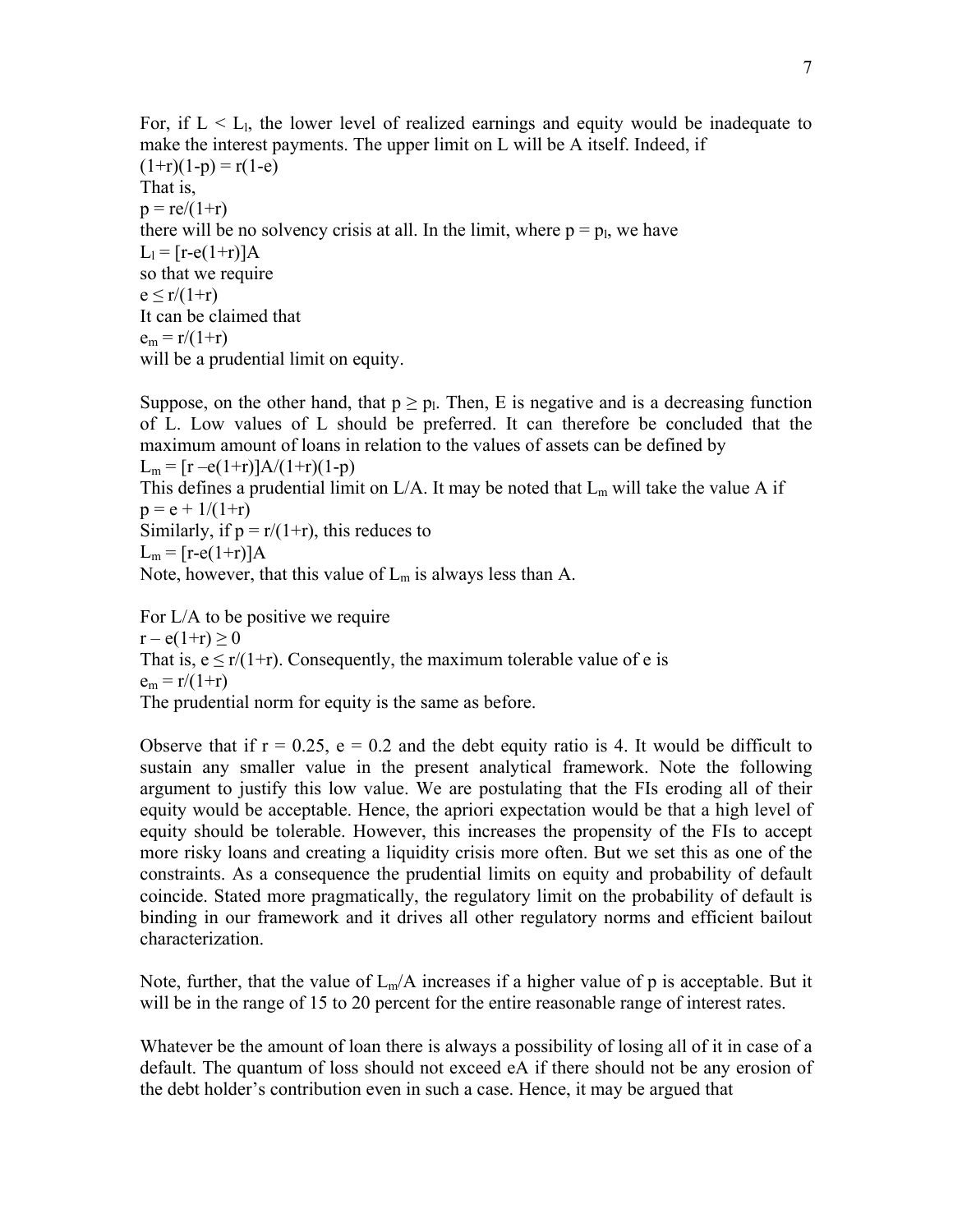$L < eA$ 

Or, the maximum loan amount should not exceed

 $L_m = eA$ 

However, the foregoing analysis suggests that this will be an unnecessarily restrictive norm.

In practice, the FI may deviate from these norms. For all practical purposes that will be the genesis of a liquidity crisis. It may arise in the present framework in one of three ways :  $p^* > p_l$ , L<sup>\*</sup> deviates from A or L<sub>m</sub> as the case may be, and/or e<sup>\*</sup> is too high. In general, the required earnings to maintain the normative levels will be  $E_m = r(1-e_m)A + L_m$ The actual E\* collected will be  $E^* = L^*(1+r)(1-p^*)$ The bailout needed can be conceptualized as  $B = E_m - E^*$ This enables the FI to come out of the liquidity crisis.

There is a solvency problem in each of these cases as well. For, the reduction in the value of assets exceeds the quantum of equity. Two approaches to bailout are discernible. First, ask the FI to file for a chapter 11 bankruptcy. In this case, the equity holders would have lost all their investment and the FI would be allowed to restructure its activities under judicial guidance. No further bailout is envisaged. Initially the U.S. sought to approach the problem from this perspective as reflected in the case of Lehman Brothers. The more recent bailout for the three automobile majors under consideration is also similar. Second, a bailout or a loan equivalent to the original market value of equity may be offered to restore the value of assets of the FI. Simultaneously, a trust will be set up to take possession of the equity, sell it when normalcy returns and repay the bailout amount or more if it is possible. This is one way of hoping that the public funds provided for the bailout are eventually recovered $^{13}$ .

 Let us examine the second option in greater detail. Suppose the tainted assets correspond to housing loans. Let H be their quantum. When the bailout is offered the trust expects that H(1+r)<sup>t</sup> can be recovered at time (t+1) with a probability (1- $\alpha$ )<sup>t</sup> $\alpha$ . This is essentially the structure of a put option. For, the trust is essentially announcing that it would be willing to sell at time  $(t+1)$  if the market value is  $H(1+r)^{t}$ . The expected value of the put option is

V =  $\alpha$ H/[1-(1-α)(1+r)]

 $\overline{a}$ 

<sup>&</sup>lt;sup>13</sup> Note that the bailout may be in the form of credit created by the actions of the central bank. It need not be in the form of a fiscal policy action from the budgetary resources of the government. The efficiency of one of these routes in relation to the other is also an important issue. The choice may not depend on considerations of liquidity and solvency only. Larger macroeconomic issues like the recessionary trends and inflationary pressures may prevail.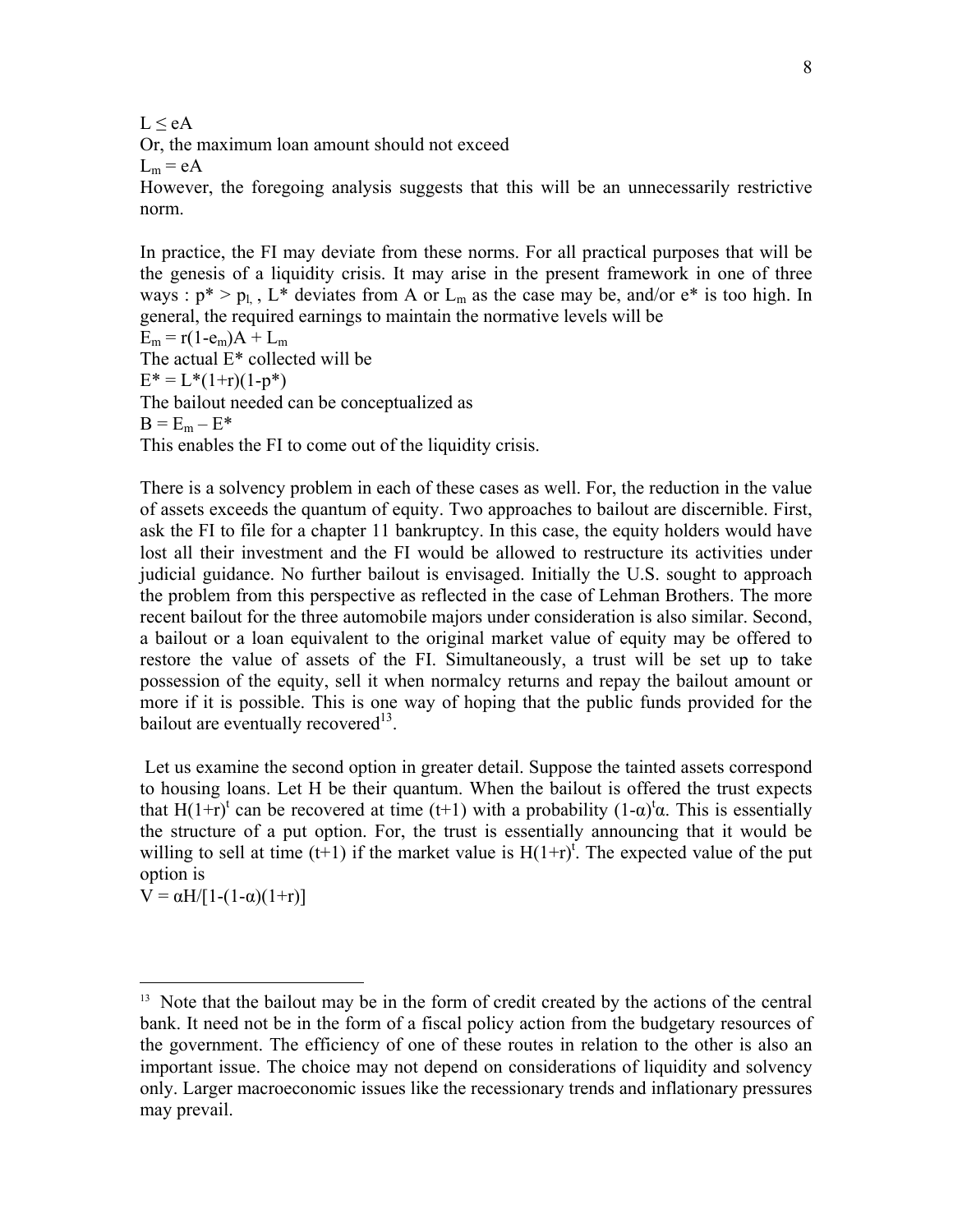This is the maximum bailout that will be offered to resolve the solvency problem, not the entire original market value of equity as indicated earlier. Note further that this option mechanism is sensible only if

 $\alpha > r/(1+r)$ 

A larger bailout may yet be the only solution if  $\alpha$  is lower and the economic recovery requirements are severe.

More elaborate financial instruments can be incorporated into the model though no additional insights into the regulatory prudential norms and the bailout package can be expected.

## 4. Securitization

 $\overline{a}$ 

FIs have been making innovative attempts to undermine the liquidity monitoring authority of the central banks by creating new financial instruments. Clearly, securitization is one such instrument. Its main effect has been a callous creation of excess liquidity and extreme risk taking behavior of  $FIs<sup>14</sup>$ . They have been supported by unhealthy practices of credit rating agencies<sup>15</sup>.

Clearly, the primary effect of securitization is the increase in the volume of lending for a given asset base of the FI. To appreciate this, assume that the FI initially offered a loan L. A fraction q of these receivables is securitized in suitable tranches. The originator, in this case the FI, claims a consideration cqL from the special purpose vehicle (SPV). The FI may lend this also in turn<sup>16</sup>. The total loans generated will be  $L_T = (1+cq)L$ 

However, the total amount of the loan that the FI, as the originator, collects is  $L_0 = (1-q)L + eqL = [1-(1-c)q]L$ 

Assume that there is a probability p of default at each stage of the securitization sequence. Then, the gains expected by the FI will be  $E_0 = [1-(1-c)q]E$ 

<sup>&</sup>lt;sup>14</sup> Doms, Furlong, and Krainer (2007) argued that the degree of risk implicit in the pool itself is not the major cause of the recent financial crisis. Instead, a reduction in the overall economic activity may have led to the inability to pay mortgages. A lowering of house prices is the more proximate cause.

<sup>&</sup>lt;sup>15</sup> Hull, Predescu, and White (2004) suggested that credit rating agencies cannot anticipate the unexpected external exigencies that bring down the value of securitized assets. They can only react to them by downgrades when the information is available. Clearly, it will be too late to retract. Even if we consider such arguments to be somewhat circumscribed it may now be difficult to completely eliminate securitization and/or credit ratings since they are fairly well entrenched. Efforts are on to design adequate regulatory mechanisms. See, for example, IIF (2008).

<sup>&</sup>lt;sup>16</sup> Conceptually, at any rate, the securitization process can be repeated ad infinitum. We will consider only the first round effects to illustrate the nature of the liquidity problem and the nature of bailouts needed.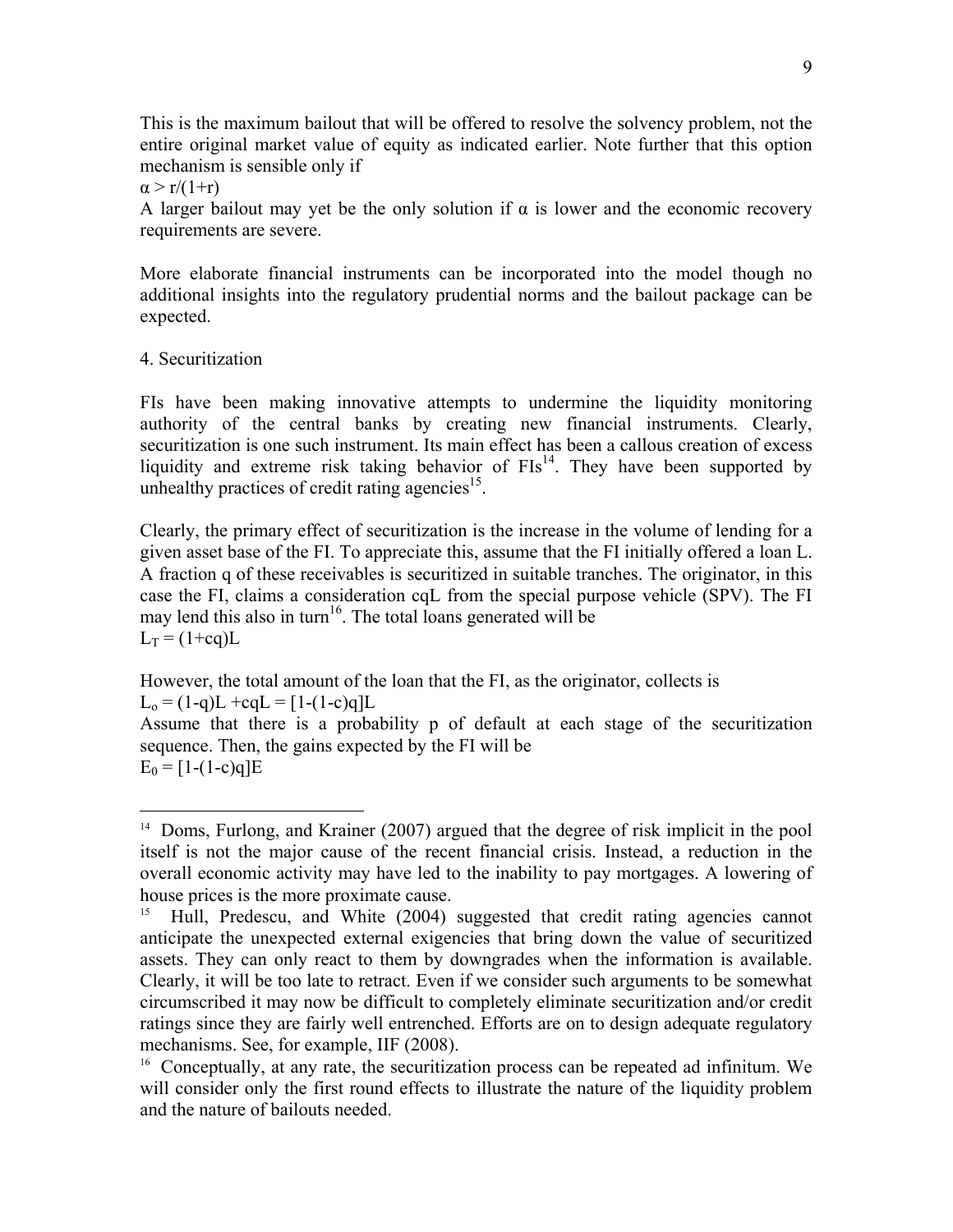where, as in section 2,  $E = L(1+r)(1-p)$ The SPV, in his turn, collects  $L_s = qL$ Hence, the expected value of his earnings is  $E_s = qE - cqL$ 

Given the instrument of securitization the FI is essentially sharing the risk associated with the loans that he grants. More often than not this emboldens him to increase risky lending. This aspect of securitization makes the financial transactions far more volatile<sup>17</sup>. For all practical purposes, the liquidity problems will be compounded unless the FI adheres to some prudential limits on  $q$ , the extent of securitization<sup>18</sup>. Hence, the meaningful question is about the efficient level of q.

This can be conceptualized as one that minimizes the total variance of returns to the FI and SPV. Let R denote the return and V its variance. Note that

 $V(R_0) = L^2(1+r)^2[1-(1-c)q]^2p(1-p)$ and, similarly,

 $V(R_s) = L^2(1+r)^2 q^2 p(1-p)$ 

Minimizing the sum of these variances with respect to q results in

 $q = (1-c)/[1+(1-c)^2]$ 

The resulting q is an increasing function of (1-c). That is, a large c should reduce q in order to limit the excess liquidity created by the securitization process<sup>19</sup>.

Consider the expression  $E_0$  once again.  $E_0 = (1+cq)L$  whenever

 $p = [r{1-(1-c)q} - q]/(1+r)[1-(1-c)q] = p_1$ 

This suggests that the prudent level of probability of default that the FI should entertain should be lower. As before, in a crisis situation, the requisite bailout will be

 $B_0 = [1-(1-c)q]L(1+r)(p^*-p_1)$ 

where q is defined above.

 $\overline{a}$ 

<sup>&</sup>lt;sup>17</sup> Landau (2007) noted that regulatory practices should keep three dimensions in perspective. First, in general, the SPVs do not have the financial structure or stability to absorb shocks. It is therefore necessary to define the obligations of the originator more precisely and inclusively. Second, observe that securitization is a complex, individual centered instrument. As such no single measure of risk may be adequate from a regulatory perspective. Third, we do not as yet have a credible framework of the desirable characteristics of a robust securitization process. Perhaps dimensions, other than risk characteristics, need attention. The following analysis is perforce limited in perspective. 18 In most practical contexts the value of c is related to the present discounted value.

Hence, there is no further choice with respect to c per se.

Note that  $c = 1$  implies that the FIs claim the entire amount securitized as consideration. Under these conditions there will be no justification for any SPV to accept securitization.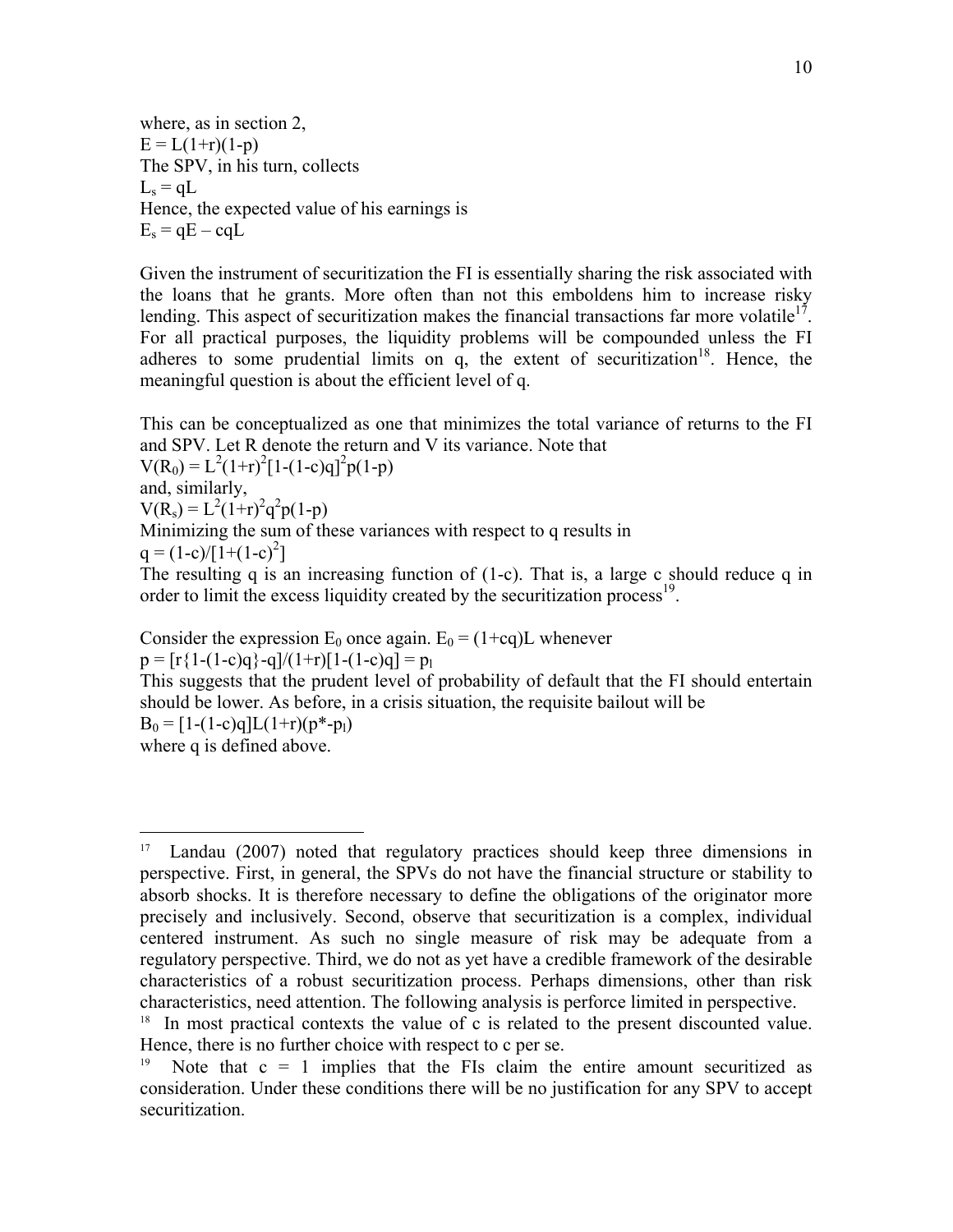Note that the SPV is also exposed to the tainted receivables of the FI. He would need a bailout if

 $p^*$  > (r-c)/(1+r) The quantum of bailout will be  $B_s = qL(1+r)[p^*(-r-c)/(1+r)]$ 

As noted earlier, risk sharing by the FI encourages him to take more risk. He is likely to take more than justifiable risk both with respect to the probability of default as well as the quantum of loans that he offers. This increases the need for much earlier bailout requirements in the presence of securitization. The quantum of bailout needed will also be larger. The SPV himself would need bailouts much ahead of the FI<sup>20</sup>.

One further observation is in order. If the SPV issues equity in the form of pass through certificates (PTCs) their holders will experience a solvency crisis when the value of their assets is eroded. The bailout arguments are again similar.

It should also be obvious that the arguments of section 3 can be extended with the necessary changes. No new insights emerge.

# 5. Ripple Effects

1

Economies like ours experience ripple effects due to a different kind of greed. The rapid growth and the desire to do even better meant that we were willing to accept foreign financial inflows either in the form of foreign direct investments (FDI) or purely short term investments of FIIs in financial instruments. The motivation for the FIIs for making such investments can be traced to higher expected returns or paucity of profitable investment opportunities in their own country (possibly due to excess liquidity). When the subprime crisis reached its peak they experienced acute liquidity problems in their own countries. Perforce they had to withdraw this hot money. This is the primary genesis of the ripple effects and the liquidity crisis that we experienced.

To be sure these FII investments enabled our corporate sector to undertake some new economic activity so long as these resources are available. Liquidity problems surfaced as soon as these finances are withdrawn. Therefore, the problem is to provide adequate liquidity to all activities whose economic fundamentals are sound. Quite clearly, some speculative activities, though they do not have the subprime character directly, must face extinction. The problem for policy action is to distinguish between these two types. We will only attempt a very basic analytical framework in what follows.

Consider the context of FIs that have assets of value A. To simplify analysis assume that the entire investment of the FIIs is in the form of equity of these FIs. Postulate that the only equity of the FIs is this FII investment. Denote this by eA. Assume that the rest of the assets of the FIs are financed by domestic debt. Let us now assume that the FIs offer a quantity L of loans with a default probability p. As before, the prudent value of p is  $p_1$ .

<sup>&</sup>lt;sup>20</sup> For,  $p_1 > (r-c)/(1+r)$  whenever  $c > \frac{1}{2}$ . This is most likely since c is equal to the present discounted value in most practical contexts.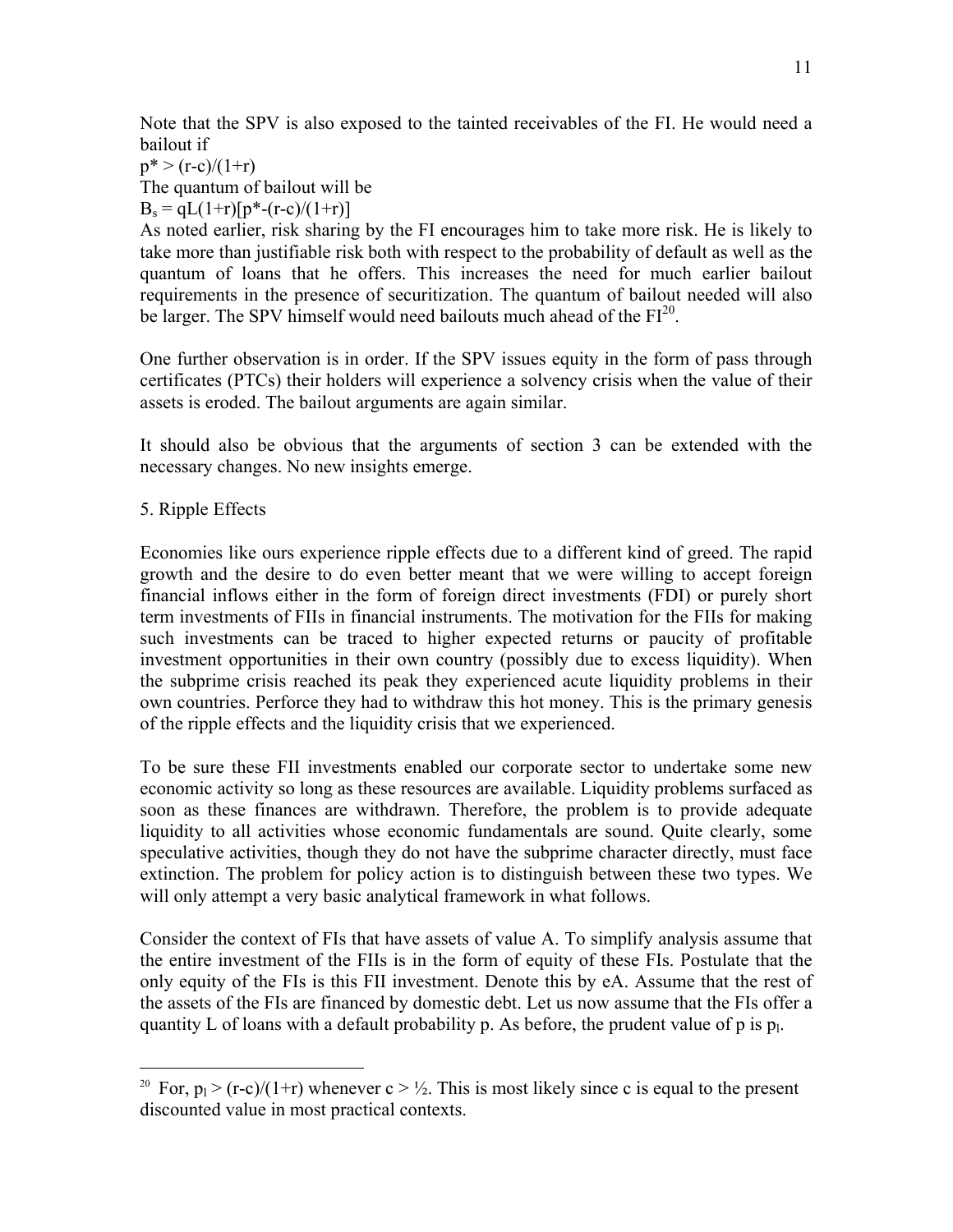The more important problem is to preserve the value of assets. For, some of the loans offered by the FIs have probably been used to finance some physical assets of the domestic corporate sector. The FIs may therefore choose to service debt even if they cannot extend any further loans and have also depleted their equity base. Hence, if  $p > p_1$ the maximum L that the FIs can choose will be such that

 $L_m = A[r(1-e) - (1-w)e]/(1+r)(1-p)$ where w is the probability of the FIIs withdrawing investments prematurely. For, the

equity that can be drawn down is eA with probability (1-w) and zero with probability w. It follows that the maximum is

$$
L_m = A[r(1-e)-(1-w)e]
$$

corresponding to  $p = r/(1+r)$ . Observe that

$$
e \le r/[r+(1-w)]
$$

is necessary because  $L_m$  cannot be negative in any practical context. Consequently, the maximum tolerable level of e is

 $e_m = r/[r+(1-w)]$ 

 $\overline{a}$ 

This is an increasing function of  $w^{21}$ . Intuitively, the more the FIs know that FIIs may withdraw without any notice the more risks they would be willing to take in attracting such investments.

The case where  $p \leq p_1$  can be developed as in section 3. No new insights seem to emerge.

A liquidity problem will arise if  $p^* > p_1$  temporally. The bailout needed will then be  $B = L(1+r)(p - p_1)$ The liquidity problem is related to FII investments only if  $e^* > e_m$ . A bailout  $B = rA(e^*-e_m)$ will be necessary.

The more pertinent issue is one of preserving the value of assets. In case of FIIs suddenly withdrawing the finances that they offered it would be necessary to provide  $B = eA$ 

of resources to sustain the assets and the economic activity based on A. This is a ceteris paribus argument under the assumption that there is no other reason to ask for any bailout. Everyday debate is loosely suggesting that this much increase in liquidity would be necessary $^{22}$ .

<sup>&</sup>lt;sup>21</sup> For the sake of completeness consider the possibility of defining a desirable level of w. Clearly, the primary problem is the volatility they create in the equity markets. This volatility can be measured by  $w(1-w)$ . Consequently,  $w = \frac{1}{2}$  maximizes volatility. The only guideline can be to stay as far away from  $w = \frac{1}{2}$  as practical. This is not a workable suggestion simply because FIIs withdrawing hot money cannot be predicted accurately let alone controlled. Policy measures should accept w as it materializes.<br><sup>22</sup> This quantum of B may still be large. Hence, it would be desirable to regulate the flow

of FII investments. Rao (2008) examined this issue in a different analytical framework. Perhaps requiring them to give a three months notice for withdrawing finances, agreeing to receive payments at the prevailing exchange rate, and so on would be efficient.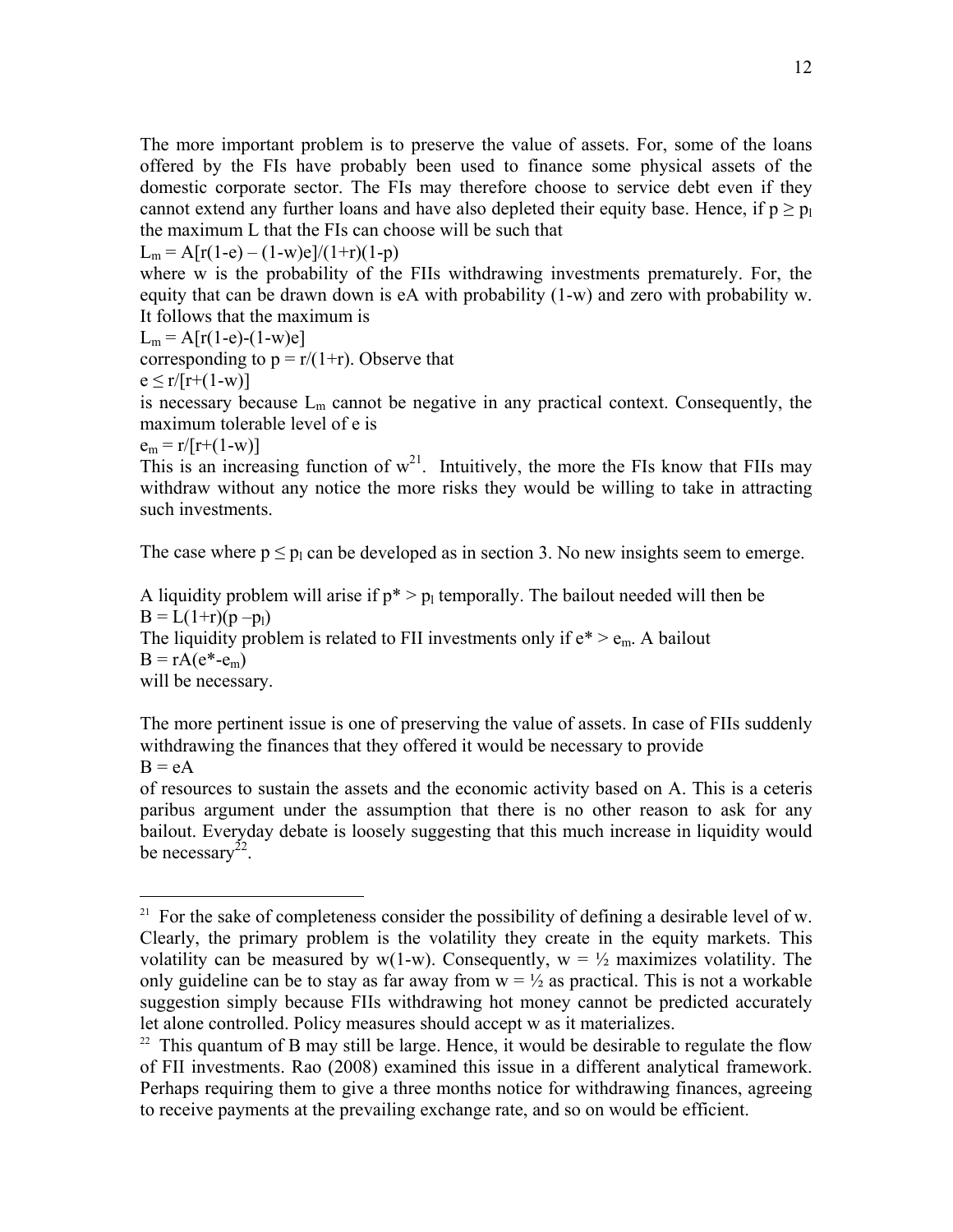It should be noted in passing that FIIs may participate in the debt markets instead. The above analysis can be readily modified. No new insights seem to emerge.

## 6. Conclusion

 $\overline{a}$ 

The present study was based on the premise that there was excess liquidity, which when utilized carelessly, gave rise to the current financial crisis. Hence, we took a position that the bailouts that we conceptualize need not fully compensate all the losses incurred by all the institutions and individuals. The basic necessity is to identify the fundamental strengths of the economy and make sure that there is enough liquidity to conduct these activities. The problem then was to identify these prudential limits as the basis to define the bailout mechanisms. This study organized thoughts along the lines of one simple paradigm. Perhaps we should examine others in the long run interest.

It would be useful to summarize our conclusions about the regulatory practices and bailouts. First, the most important control mechanism is the probability of default. As noted in section 3, the limits on lending in proportion to assets become very stringent if we allow any violation of this. Such limits should also be monitored carefully. Second, when a crisis does occur, within a steady state operation of the probabilistic mechanism set up in this study, the bailouts should be strictly to restore the system to normative levels. This would involve some losses to several players in the system but that is an offshoot of the operation of the free enterprise economies. It would not be possible to justify bailing out the private operators for all their follies as soon as a crisis is recorded. However, the difficulty may still be one of restoring economic activity to levels justified by structural fundamentals. Calculating these requirements may yet involve some difficulties and we do not have any objective calculations at the present state of economic theory<sup>23</sup>. Temporary bailouts may be inevitable but stringent regulatory measures should be enforced to make sure that such errors do not recur too often. Third, the crisis may be purely due to unanticipated external exigencies even when norms are diligently followed. Surely, the FIs cannot be blamed in such contexts. Temporary bailouts to restore the system to normalcy can then be justified. But, adherence to norms must be enforced as soon as possible.

The efficiency of bailouts is predicated on the existence or creation of institutions, such as the trusts that hold the tainted assets, and their organization to return at least some part of the bailouts. The transaction costs involved here may be large. Indeed, the short run advantages of bailout may not be sustained in the long run in the absence of regulatory diligence. But it is not very easy to decide the limits to which individual initiative can be curtailed. A decision of this nature will depend on the judgment about the extent to which individual miscalculation and greed gave rise to the current financial crisis as opposed to

 $23$  On careful reflection it appears that we do not really have any good estimate of the financial intermediation requirements to sustain a given economic activity. Similarly, there is no objective way of determining how much of this financing should be through the banking sector and what fraction should be from budgetary allocations.